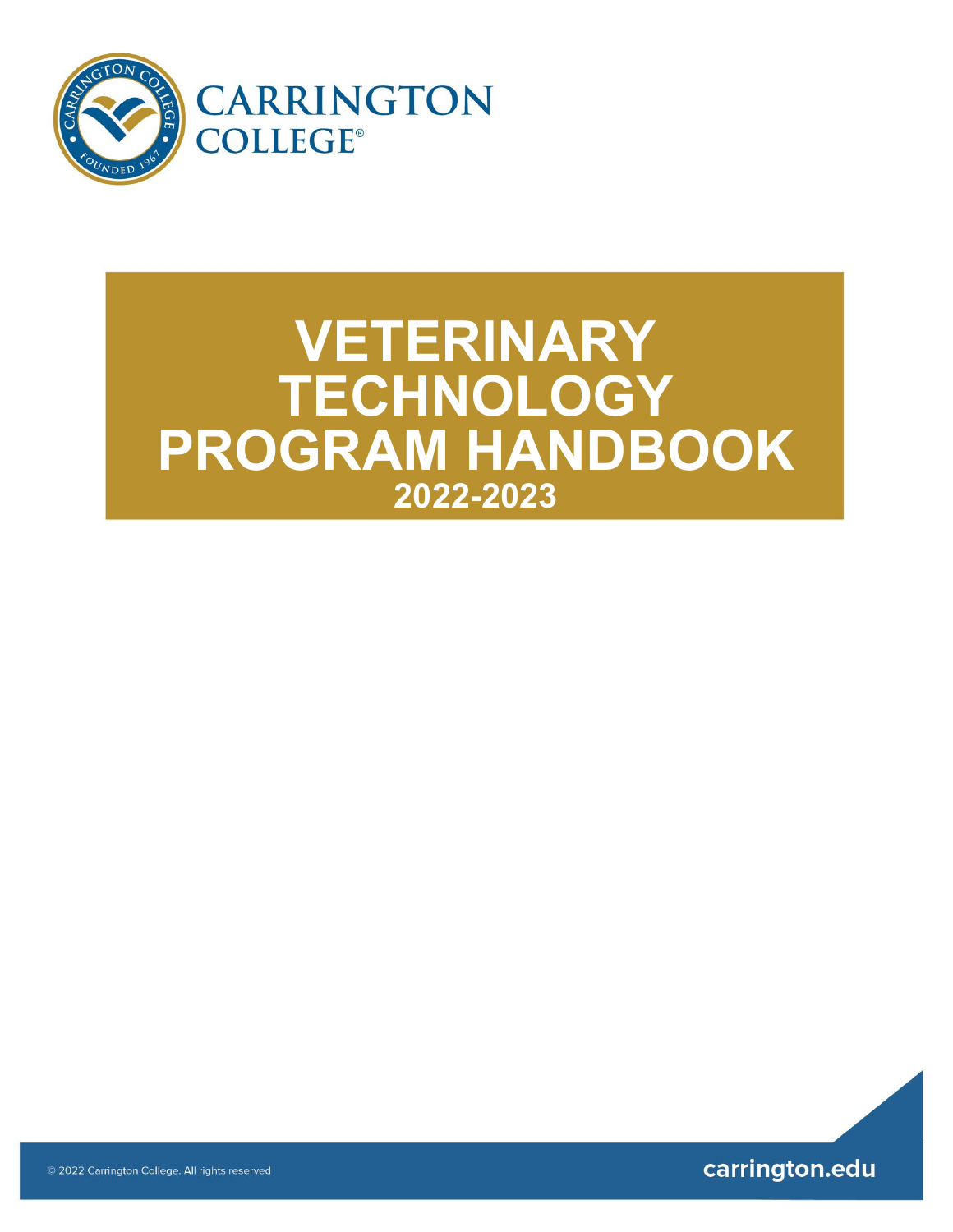# **TABLE OF CONTENTS**

| Students are not required to disclose medical or other physical conditions such as pregnancy.  13 |  |
|---------------------------------------------------------------------------------------------------|--|
|                                                                                                   |  |
|                                                                                                   |  |
|                                                                                                   |  |
|                                                                                                   |  |
|                                                                                                   |  |
|                                                                                                   |  |
|                                                                                                   |  |

@2022 Carrington College. All rights reserved. Note: Although every effort is made to ensure accuracy of information at the time of publication, some revisions will be made during the academic year regarding information contained herein. Information and requirements are subject to change without notice at the administration's discretion. We reserve the right to change terms and conditions ofthis handbook at any time. This handbook supersedes all previous editions and is in effect until a subsequent handbook is published. More current information may be available via www.carrington.edu.Consumer information can be found at http://carrington.edu/studentconsumer-info/.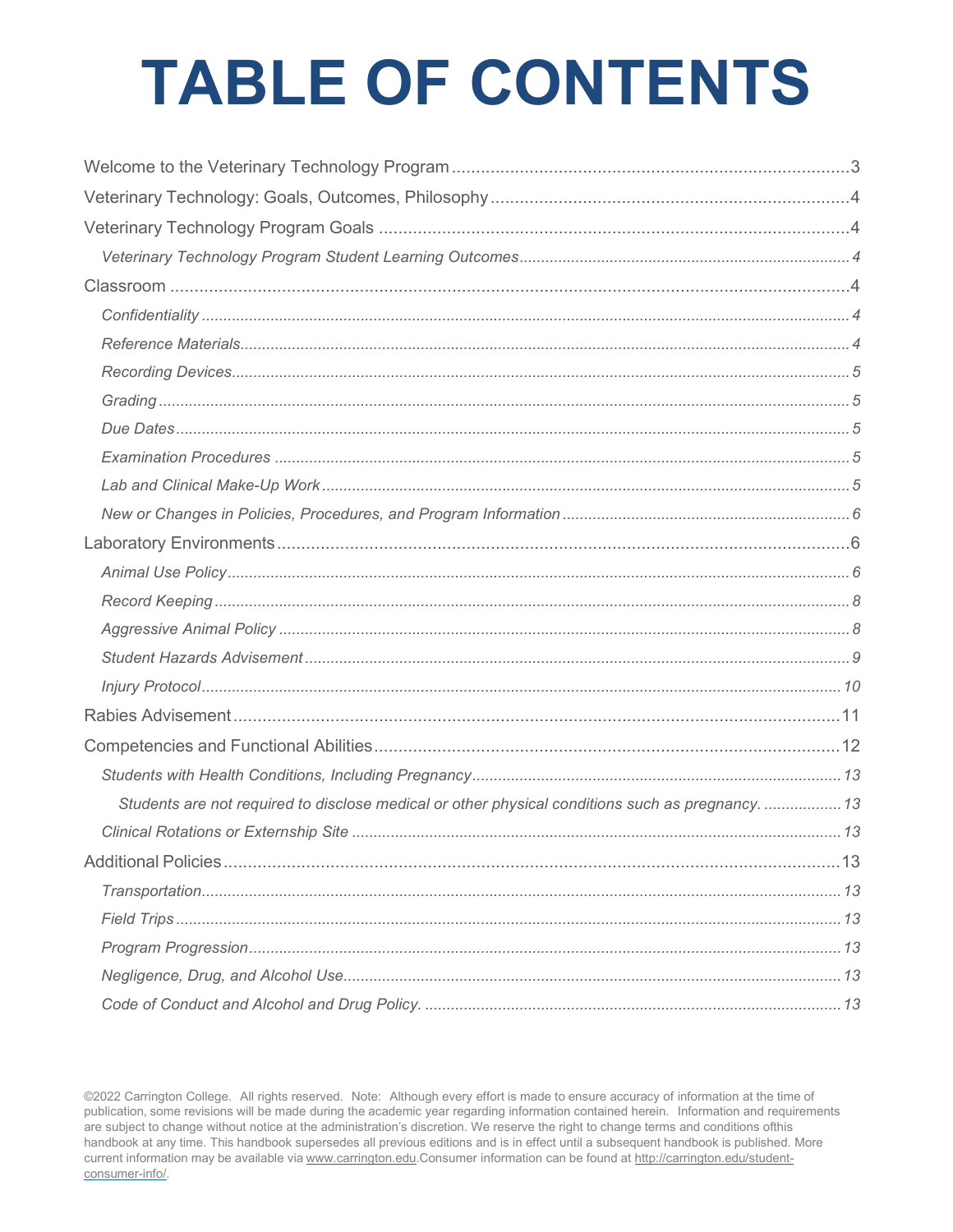## **Welcome to the Carrington College Veterinary Technology Program**

<span id="page-2-0"></span>The Carrington College Academic Catalog and the Carrington College Student Handbook are the primary sources for college policy information. This Program Handbook intends to provide you with essential policies, procedures, and guidelines that will facilitate your success in the Veterinary Technology Program. It is not intended to replace the Carrington College Academic Catalog or the Carrington College Student Handbook, but rather to supplement these publications and highlight specific policies and procedures unique to the Veterinary Technology Program.

Veterinary Technology is a diverse and ever-evolving field requiring ethical, committed, and accountable individuals. The faculty and staff of the Carrington College Veterinary Technology Program will introduce you to the world of veterinary medicine; it will then be your responsibility to implement your learningand your efforts to acquire the knowledge, skills, and critical thinking necessary for success in the field.

We cannot do this hard work for you!

Some of the responsibilities of a Veterinary Technician include:

- Animal Nursing: obtaining vitals, drug administration, fluid therapy, catheter placement
- Diagnostic Imaging: Radiography, Ultrasound, Advanced Imaging (MRI, CT)
- Pharmacy and Pharmacology: Filling prescriptions, Calculating and Administering Drug Doses, Patient(Owner) Advisements
- Anesthesia: Equipment set-up and maintenance checks, Induction of Anesthesia, Monitoring, Records, Drug Dose Calculations
- Surgical Assisting; sterilization of equipment, patient preparation, surgical suite protocol, assistancewith surgery (tissue handling, asepsis, suture)
- Clinical laboratory: sample collection, analysis, quality control
- Pain Management: assessment of patient pain score, intervention strategies
- Dentistry: oral cavity examination, instrumentation, dental cleaning and polishing, dental radiography,extraction techniques, suturing of the gingiva
- Emergency Medicine and Critical Care: patient assessment, delivery of the lifesaving intervention,monitoring and evaluating patient response

Common Animals treated at veterinary facilities in the United States include Dogs, Cats, Horses, Rabbits, Birds, Ferrets, Snakes, Lizards, Rats, Mice, Cattle, Sheep, Goats, Llamas, Alpacas, Pigs, Primates and Fish, andAmphibians.

We are eager to start you on the path to success in this exciting and dynamic field and wish to welcome you toour profession.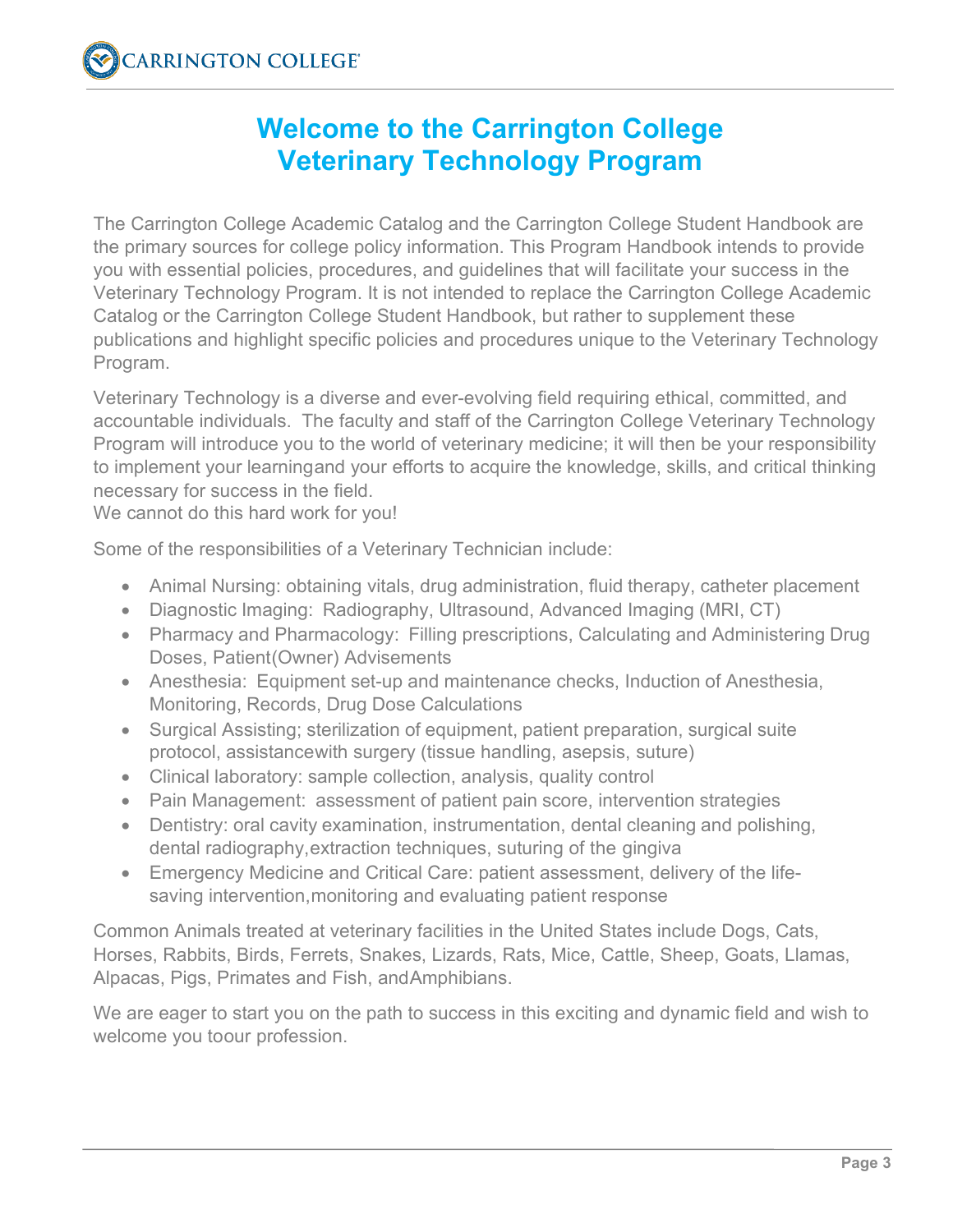## <span id="page-3-0"></span>**Veterinary Technology: Goals, Outcomes, Philosophy**

The Veterinary Technology Faculty of Carrington College believe in lifelong learning, the welfare, and health of animals, compassionate care, and the ethical practice of veterinary medicine. Veterinarymedicine is a sciencebased art; knowledge and skills must be continually improved to provide the most current standard of care for veterinary patients.

Learning is a process that begins with the primary assimilation of facts and culminates with critical thinking and problem-solving applications to novel problems. Many teaching styles are employed during the program, such as lectures, laboratory experiences, clinical experience, collaborative projects, and community outreach.

The student is expected to:

- Develop and sustain appropriate study skills for success.
- Participate fully in the educational process.
- Work independently and collaboratively throughout various learning opportunities.
- Increase awareness of personal and others' biases to facilitate critical thinking and improve outcomes.
- Engage in the process of evaluation and continuous improvement.
- Consider the welfare of the animal in their care.

## <span id="page-3-1"></span>**Veterinary Technology Program Goals**

The overarching goal of the Veterinary Technology Program is to develop graduate veterinary technicians who are prepared and equipped to enhance the human-animal bond, practice sound judgment, and strive to be lifelong learners.

## <span id="page-3-2"></span>Veterinary Technology Program Student Learning Outcomes

Upon completion of the Veterinary Technology program, graduates will be able to:

- Demonstrate entry-level competency in the necessary knowledge, skills, and abilities required for practicing veterinary technology in a wide range of practice settings.
- Demonstrate entry-level clinical skills competency in accordance with accreditation requirements.
- Differentiate the appropriate functions to maintain a safe work environment for clients, animals, and staff.

•

For more comprehensive information, see the [Academic Catalog](https://carrington.edu/carrington-college/catalog/)

## <span id="page-3-3"></span>**Classroom**

## <span id="page-3-4"></span>**Confidentiality**

Students may be exposed to information regarding people's pets, work, and life situations. Students must agree that this information is confidential and must agree not to disclose any of this information. This applies to all forms of communication: verbal, written, social media, and emails. Violations of this section may result in the student being charged with violating the Student Code of Conduct. Please see the 'HIPAA and Privacy Expectations' [Student Handbook f](https://students.carrington.edu/student-handbook/)or more information

## <span id="page-3-5"></span>Reference Materials

The Veterinary Technology faculty have selected textbooks that enhance the curriculum and are considered an integral part of the learning process. Each course in the program has a list of eBooks and assigned readings that can be found on the course syllabus. It is expected that the student will complete the reading assignments outside of class time and preferably before the presentation of the material.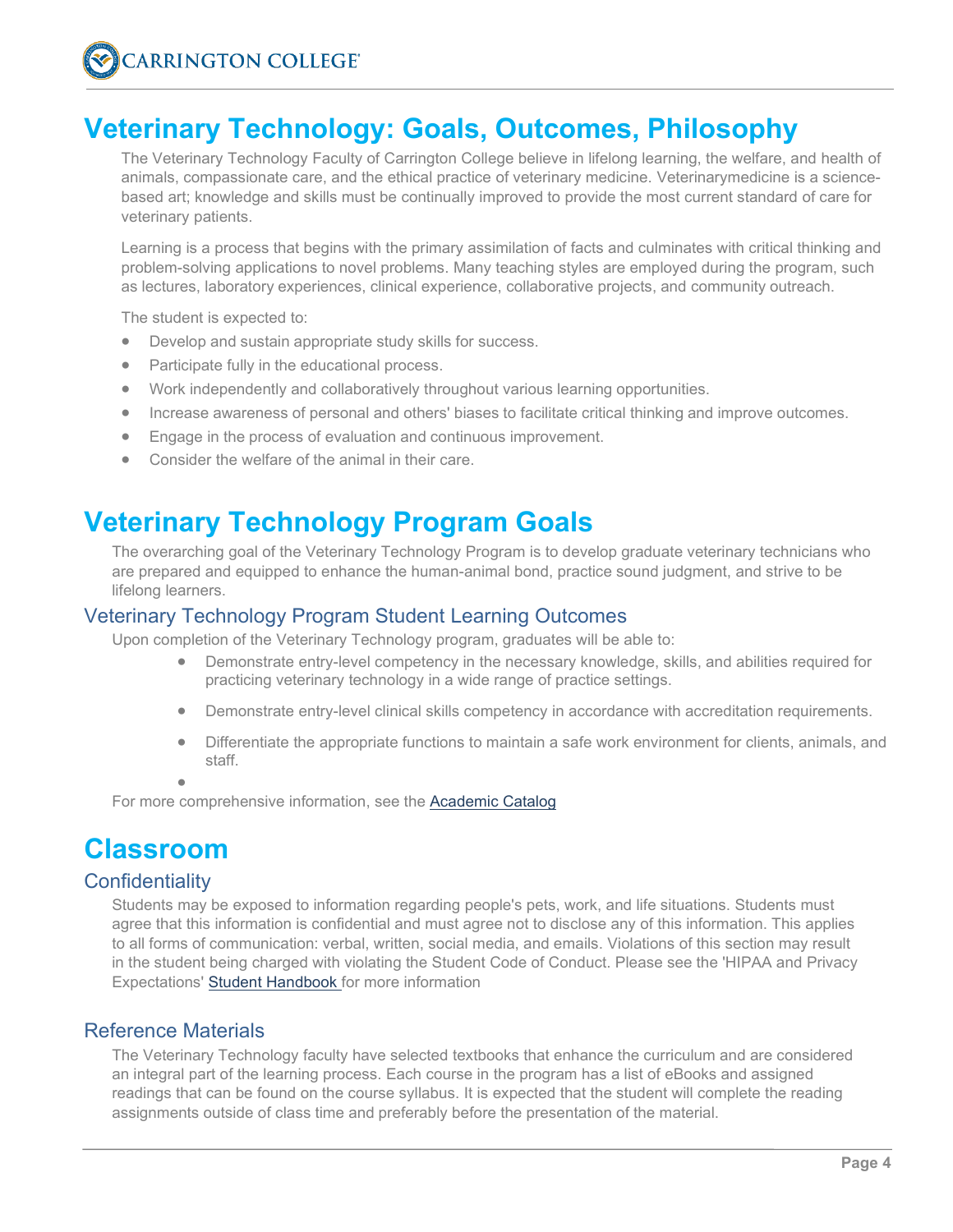## <span id="page-4-0"></span>Recording Devices

At no time should recording devices (including cameras) be used at clinical sites or during off-campus field trips. Cell phones should be put on silent mode and used only during breaks. For the full recording policy please refer to the [Student Handbook.](https://students.carrington.edu/student-handbook/)

## <span id="page-4-1"></span>**Grading**

Please see the [Academic Catalog](https://carrington.edu/carrington-college/catalog/) for the grading scale and program progression requirements. Please refer to individual course syllabi for assignment weights. The grade appeal policy can be found in the [Student Handbook.](https://students.carrington.edu/student-handbook/)

## <span id="page-4-2"></span>Due Dates

Students are required to complete and submit assignments on time. If assignments are late, it is the student's responsibility to alert the instructor. Please see the 'Late Assignment Policy in the [Student Handbook.](https://students.carrington.edu/student-handbook/)

## <span id="page-4-3"></span>Examination Procedures

Students are expected to complete quizzes, practicums, and examinations at the assigned times. Quizzes, practicums, and exams may **NOT** be made up in some courses. Please see individual course syllabi for make-up policy. Emergencies are evaluated on a case-by-case basis.

All quizzes, examinations, and practicums are to be completed by the student alone unless otherwise assigned as a group project. The instructor may change seating arrangements for any student before theexamination.

Cell phones, cameras, video recording devices, or any other electronic or copying devices are not allowed inthe testing area or during examination review. If devices are seen or reported, the student will be subject to the Academic Integrity Policy in the [Student](https://students.carrington.edu/student-handbook/) [Handbook.](https://docs.carrington.edu/forms/hand-books/2018/student-handbook.pdf)

The following testing behaviors are expected:

- Please be considerate of others and avoid behaviors that could be distracting.
- No form of communication will be tolerated once the exam has commenced; this includes non-verbal communications
- Ear plugs are permitted in the testing environment. Ear plugs may not be electronic or Bluetooth in nature. Ear plugs must be checked for compliance before the test by a faculty member.
- It is the expectation that students will follow the Academic Integrity policy as defined in the Student Handbook. Students are required to report observed instances of academic dishonesty. Submissions of good faith reports of observed cheating will not impact future grades, learning, or academic environment.

## <span id="page-4-4"></span>Lab and Clinical Make-Up Work

If a student should miss a scheduled laboratory day or clinical rotation day, it is the student's responsibility to acquire any missed content for that opportunity. In addition, faculty members may require a make-up activity for the missed work. Make-up opportunities will not erase the absence from the student record. Students must complete 32 hours of clinical rotation in Term 2 and 48 hours of clinical rotation in Terms 3 and 4; failure to complete those required hours will result in a course failure.

Emergencies are evaluated on a case-by-case basis.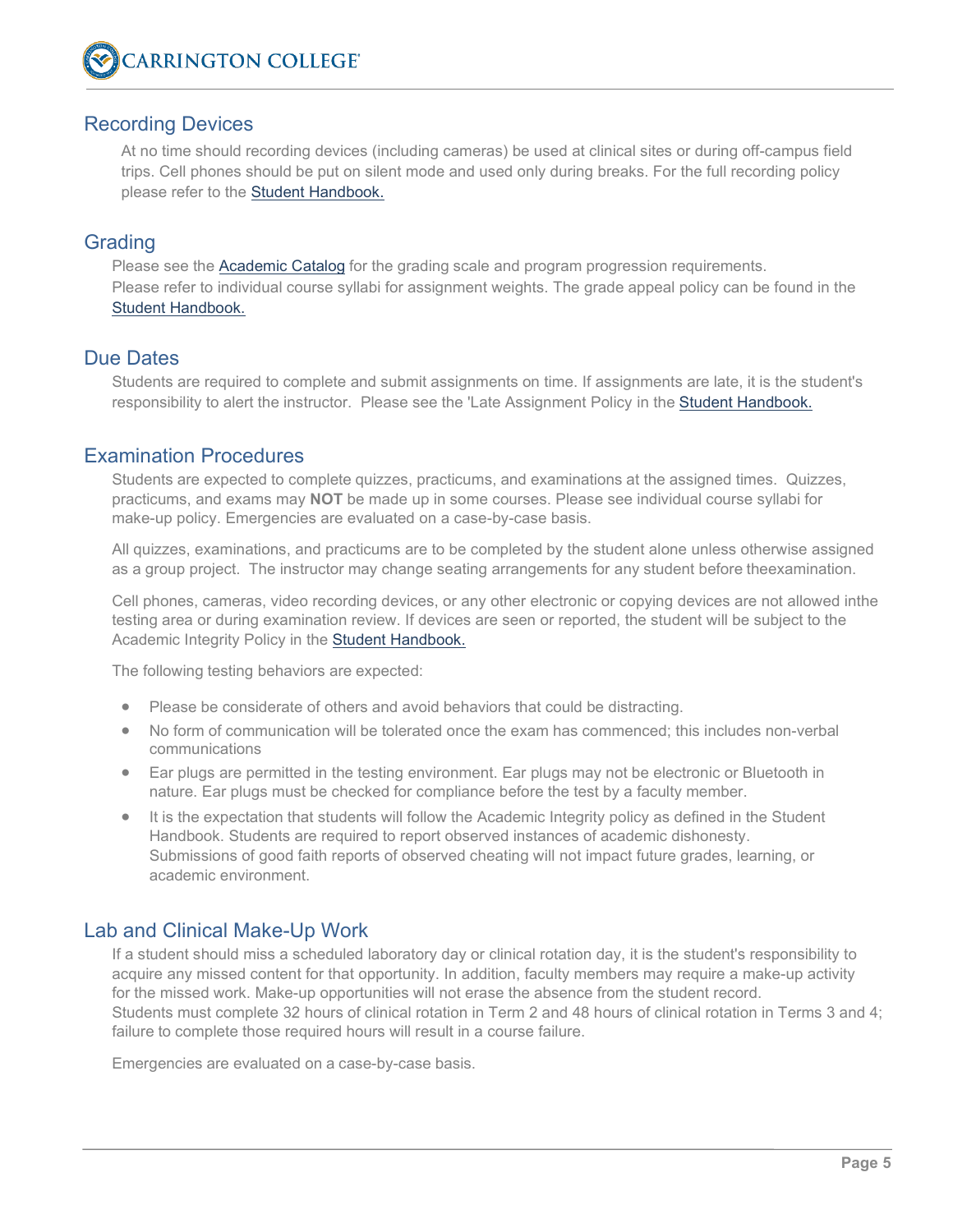## <span id="page-5-0"></span>New or Changes in Policies, Procedures, and Program Information

Policy, procedures, and program information changes are updated as needed or required. The most up-to-date version can be found in the [Academic Catalog.](https://carrington.edu/carrington-college/catalog/) The Student Handbook can be found at [Student](https://students.carrington.edu/student-handbook/) [Handbook.](https://docs.carrington.edu/forms/hand-books/2018/student-handbook.pdf) Revisions to the Student Handbook are made as needed. Revisions to the Veterinary Technology Program Handbook are made every two years or, if necessary, when policy changes occur.

## <span id="page-5-1"></span>**Laboratory Environments**

Students are responsible for knowing and adhering to the safety policy posted for the Veterinary Technology lab and clinical locations.

- Students must be supervised in the laboratory setting by Carrington College faculty or site supervisor (clinical rotation and externship).
- Students are required to follow the Dress Code policy as defined in the Student Handbook, including but not limited to uniforms and closed-toed shoes.
- Hair must be worn off the shoulders or tied up.
- No food or drink is allowed in the lab at any time.
- No cosmetics, lip gloss, or chewing gum application is allowed at any time.
- All appropriate PPE (personal protective equipment) must be worn. This may include barrier gowns, goggles, gloves, masks, protective lead shields, and gloves.
- Immediate disposal of all needles, broken glass or tubes must be performed in a puncture-proof container (red biohazard).
- Students are expected to participate in laboratory cleanliness; cleaning of non-disposable supplies and equipment for reuse must be completed at the end of the lab.
- Floors must be swept or vacuumed and mopped with disinfectant at the end of the lab.
- Any laundry used must be placed into the appropriate container: surgical laundry must be kept separate from cage towels or blankets.
- Any cage or run used must be thoroughly cleaned and disinfected at the end of the lab.
- All work surfaces must be disinfected with a hospital-grade disinfectant and allowed to dry.
- Animals participating in the lab must be marked with a completed cage card and entered into theAnimal Use Log.
- All dogs and cats participating in the lab must be vaccinated for Rabies as required by state and federal regulations.
- Medical records must be maintained in accordance with professional standards; students are responsible for completing their medical records.
- Safe and professional behavior is defined as maintaining a professional environment similar to that you will encounter in your new career.
- At Carrington College, we are responsible to employers to uphold the highest level of professionalism expected in the workplace. Students are expected to conduct themselves professionally at all times.

Violations of these standards may result in a Code of Conduct Violation. Please see the Student Handbook for more information on the Code of Conduct or Dress Code requirements.

## <span id="page-5-2"></span>Animal Use Policy

To provide students with the best educational experience possible, there are times when live animals must be used to gain the necessary practical experience. To accomplish these goals, companion animals belonging to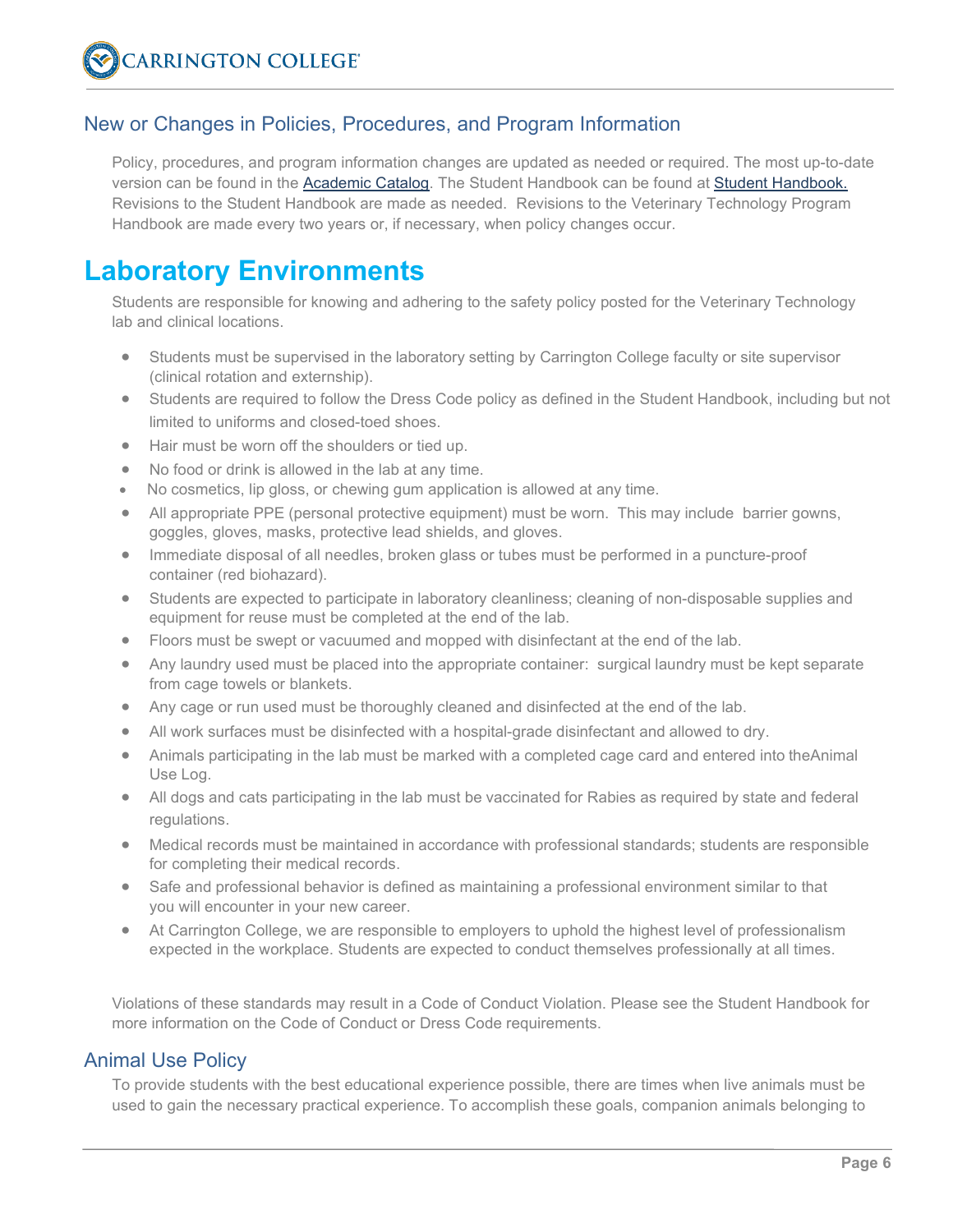students and staff are used in teaching situations.

Whenever possible, animals needing appropriate clinical procedures will be used to demonstrate appropriate skills or for teaching purposes. For example, animals needing to be neutered may be scheduled for surgical nursing and anesthesia labs. Or an animal with an ear infection may be scheduled for a lab to demonstrate ear smears, otoscopic exam, and ear flushing techniques. Students or staff may volunteer their animals to be used in other teaching situations when this is not practical or possible. In exchange for volunteering, animals may receive a complete physical examination, vaccinations, and other necessary medical tests or procedures at no cost to the owner.

Carrington College does not maintain full pharmacies, nor do we have emergency or nursing staff. The College strives to prevent interference with the ordinary business activities of local veterinary hospitals (many of which provide students with excellent clinical teaching opportunities). As such, the College does not maintain a fullservice veterinary practice and does not provide veterinary care to animals outside of teaching situations. Student and staff animal owners are encouraged to develop a relationship with a local veterinary practice where their animals may receive complete veterinary care.

- 1. Animals used must belong to Carrington College students or faculty.
	- a. An animal belonging to family members or friends may be used but must be "adopted" by the Vet Tech student for that day.
	- b. Service Animals may not be used as a patient.
- 2. Animals used are for an assigned lab or required checkoffs unless a prior arrangement hasbeen made.
- 3. Animals must be healthy and show no signs of illness.
- 4. Animals must not be aggressive or have a history of biting someone in the last two weeks.
- 5. All animals must have proof of current Rabies vaccination.
	- a. If proof is not provided, then the animal must receive a Rabies vaccine at the veterinarian's discretion before any procedures are done.
- 6. No animal younger than four months (16 weeks) old may be used for any teaching procedure.
	- a. Animals younger than four months old may be used for teaching a clinically indicated procedure atthe veterinarian's discretion. This must be prearranged with the veterinarian.
		- i.Animals younger than four months old must be carried or in a carrier. Do not walk them onthe ground.
- 7. An animal may not be used more than once every seven days.

8. Maximum venipunctures/injections per animal3x per day. This does not include Rabies vaccination if needed.

- 9. Full x-rays are taken per animal 6 exposures per day and up to 24 total exposures in 2 years.
- 10. All animals must be on a leash or in a carrier.

11. While on campus, the animal must be housed individually under inappropriate veterinary caging. Remove allleashes.

12. All cage cards must include:

- a. Date
- b. Animal's name
- c. Owner's name
- d. Owner contact information
- e. Signalment of the animal
- f. Description of the animal
- g. Animal's weight
- h. Reason for visit
- i. Instructor

13. Students will follow campus-specific protocols for walking dogs outside. Always take a poop bag for waste disposal.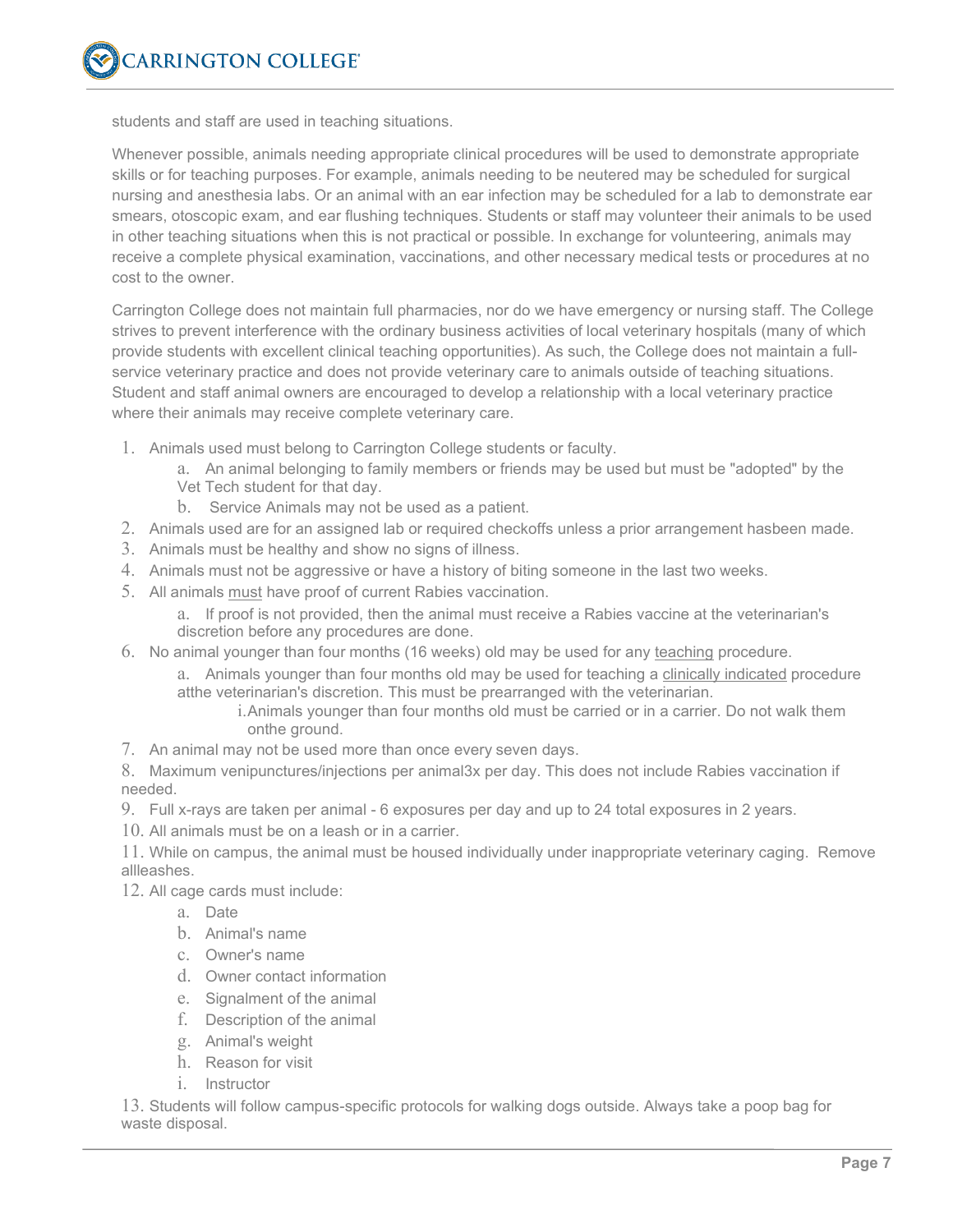

14. Animals are not allowed to stay overnight.

## <span id="page-7-0"></span>Record Keeping

1. You must enter each animal in the Animal Use Log for each visit.

a. The animal's visit is called "Clinical" if it has a medical benefit to the animal. This includes spay/neuter, dental procedures, pre-op visits, vaccines, bloodwork, ear cleanings, and anal gland expressions.

b. The animal's visit is called "Teaching" if it is for teaching purposes only. This includes animal restraint, behavior, radiology, injection, and venipuncture.

- 2. You must have a signed consent form for each animal for each visit.
- 3. The first line of each entry on the chronological sheet should begin with:
	- a. Date
	- b. Chief Complaint (CC) the reason for a visit
	- c. Animal's weight

4. All procedures must be written on the chronological sheet with the student's initials who performed them.

- 5. After all, procedures are completed, all students in the group must sign and initial at the end of the entry.
- 6. An instructor must sign off each entry.
- 7. Please keep the medical record as orderly as possible.

#### *What do you do when you bring an animal into the lab?*

All team members are responsible for these tasks.

- 1. Put the animal in an appropriately sized cage.
- 2. Remove any leashes.
- 3. Make a cage card.
- 4. Write the animal on the whiteboard or other tracking mechanism.
- 5. Log them into the Animal Use Log.
- 6. Obtain their medical chart.

7. Ensure the Rabies vaccination is current and there is documentation (Rabies certificate, receipt), especially for new patients.

- 8. Make sure the owner signs the consent form and files it in the chart.
- 9. Begin your entry for that visit. (see #4 above)
- 10. Ensure all procedures have been logged and initialed by the students who performed them.
- 11. After the visit, ensure all students have signed and initialed the entry.

12. Make sure an instructor has signed the medical record. DO NOT file it away without instructor approval.

13. Clean up.

## <span id="page-7-1"></span>Aggressive Animal Policy

The handling of animals for veterinary procedures includes inherent risks and concerns for human safety. There are, however, additional concerns for the safety of students who may not yet have developed proficiency in safe animal handling practices. Therefore, it is the general policy that students should not directly participate in handling animals that

exhibit aggressive or threatening behaviors.

The procedures performed with animals in the teaching laboratories at Carrington College are typically elective. Aggressive animals may be dismissed from a laboratory with no adverse effects on the animal. Upon verification that an animal is aggressive, a program faculty member will place the animal in a kennel and label them as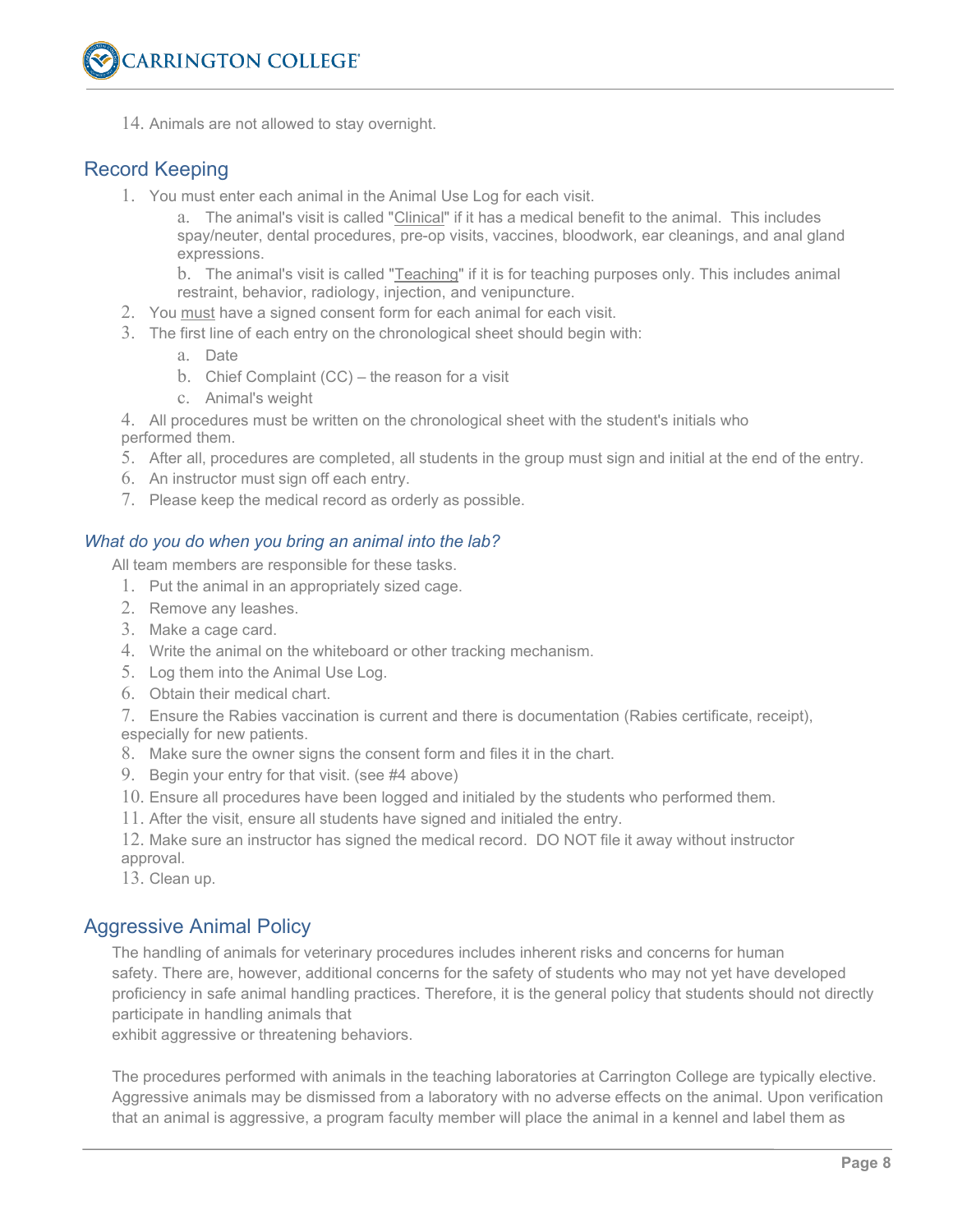aggressive until it is picked up by the owner and removed from campus. In case of injury to a student, including bites and scratches that result in broken skin, students will receive first aid at the campus and additional treatment at a medical facility if necessary. As indicated in the Injury Protocol, the incident will also be reported immediately to Animal Services. This is communicated to pet owners at the time of drop-off via the Procedure Consent Form.

## *On-Campus*

Aggressive behaviors in dogs include lunging, snapping, and biting. Threatening behaviors include freezing, stiffening, staring, snarling, or growling. Cats' aggressive behaviors include biting and scratching, while threatening behaviors include crouching with ears held back, baring teeth, and hissing. Dogs or cats that display these behaviors in their cages shall remain in the cage. If a dog or cat displays these behaviors while out of its cage, an instructor will promptly return the animal to its cage. The cage will be marked as aggressive, and the animal will remain in the cage until it is picked up by the owner and removed from campus.

#### *Off Campus-Affiliates*

By the nature of their size, horses are potentially dangerous if they are untrained or fearful. Horses that stomp their feet, fidget, pull against the lead rope, or attempt to bolt should not be handled by students. However, when sedated or tranquilized, such horses may become tractable and suitable for student handling. The use of such animals will be at the discretion of the supervising faculty member, the attending veterinarian, and the equine professional that provides the horses for the laboratory. Actual aggressive horse behaviors include biting, kicking, rearing, and striking. If any horse displays such behaviors, students will immediately exit the area, and the horse will be dismissed from the laboratory.

Cattle are handled with mechanical chutes or stanchions as a requirement by the AVMA. The movement of cattle through corrals and into restraint devices will be performed only by experienced faculty and the professional handlers at the livestock facility when indicated in the Memorandum of Understanding with the offsite facility. Students will not have exposure to unrestrained cattle for safety purposes. Cattle that are intractable while restrained may still pose a threat to students attempting to perform laboratory procedures and will be dismissed.

## <span id="page-8-0"></span>Student Hazards Advisement

Working with animals and in the veterinary medical setting is associated with some risks. The first step in preventing injury is to identify potential hazards.

#### *Potential Injuries in the Veterinary Workplace include but are not limited to:*

- **Scratches:** Dogs and cats may scratch to escape. The claws of birds and reptiles can be incredibly sharp. The rear nails of cats are especially harmful. Deep scratches may become infectedif not properly cleaned.
- **Bite wounds:** Dog bite wounds are often associated with crushing and tearing injuries. Severe bites may cause permanent damage to tendons. Cat bite wounds are often associated with infection. Cat bite wounds to the hand often require antibiotic therapy and may require surgery. Small mammals: rats, mice, rabbits, etc. These bites are painful but rarely cause serious injury. Large parrots: parrots, macaws, cockatoos, etc. Powerful beaks can break fingers! Reptiles: snakes and lizard bites are also prone to infection.
- **Rope burns:** Rope leashes, if misused, may cause rope burn.
- **Kicks:** Horses can seriously injure or even kill a person with a well-aimed kick. Horses kick directly behind them with their rear feet and can rear up and strike with the front feet. Cattle kick to the side may cause bruising or severe injury.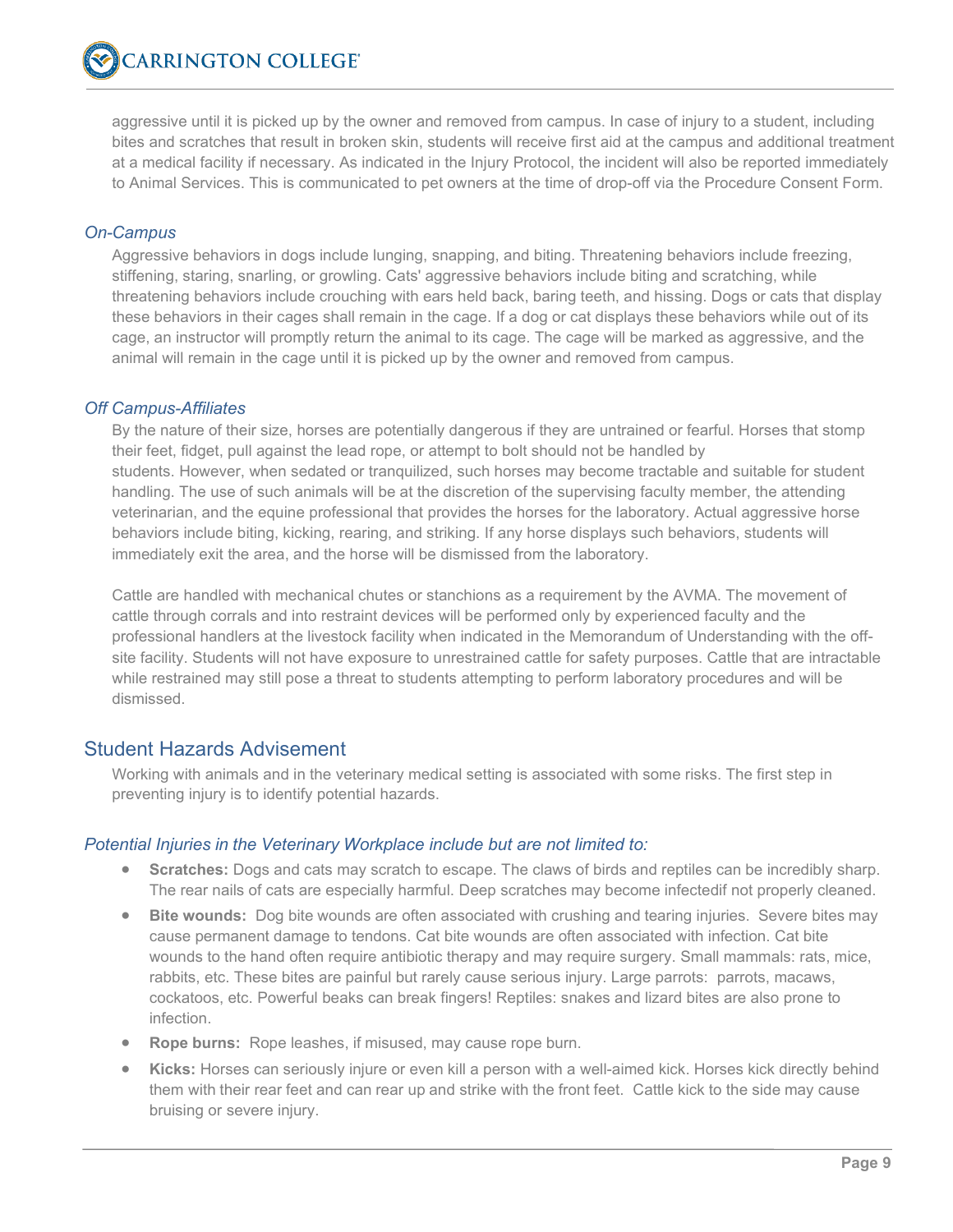- **Head butting:** Dogs may head butt, breaking the unwary technician's nose. Cattle may head butt, even when restrained, and may injure handlers. Sheep and goats also head butt and may cause injury, especially if they have horns.
- **Stock and stanchions:** These mechanical devices are used to control cattle. Improper use could lead to crushing injuries.
- **Back Injury:** A large part of a veterinary technician's daily job involves heavy lifting. Improper liftingof large dogs, unconscious animals, and heavy sacks of food may result in back injury. These injuries can result in permanent pain and disability. Most such injuries can be prevented by practicing safe lifting techniques and asking for help when needed.
- **Radiation:** Scatter radiation from the x-ray machine, over time, may cause tissue damage. Sensitive tissues include the eye's lens, thyroid gland, reproductive tissues, the unborn fetus, and skin. Protective apparel is provided to protect you from scatter radiation. X-ray dosimetry badges are provided to monitor the amount of radiation you have been exposed to. Exposure of any part ofyour body to the direct beam of x-rays is much more dangerous and is *never* to be done.
- **Anesthetic waste gases:** Exposure to anesthesia waste gases may cause liver damage over a prolongedperiod (years). Exposure to anesthesia waste gases may harm the unborn fetus. Proper equipment maintenance, leak checks, and scavenging of waste gases reduce exposures and are considered essential in the veterinary workplace.
- **Toxic chemicals:** Cleaners, solvents, and some medications used in veterinary medicine are toxic and/or teratogenic (capable of causing congenital disabilities). Please refer to the manufacturer's instructions for properly preparing and handling these chemicals. Knowledge of the hazards of each chemical is required to work safely. Protective apparel, including gloves and eye protection, should be used when working with concentrates of bleach or other toxic chemicals.
- **Zoonotic Disease**: Animals may carry diseases that are contagious to people. The most serious of these is Rabies. All mammals are capable of carrying the Rabies virus. The most common human exposure in California is from wild cats and bats. We recommend that veterinary personnel who work with feral cats and wildlife be immunized for Rabies. Rabies vaccines are available through your physician. Other possible zoonotic diseases include ringworm, leptospirosis, cat-scratch fever, giardia, and brucellosis.
- **Human blood-borne pathogens:** Care must be taken to avoid contact with another person's blood, tissues, or body fluids, such as when a co-worker is injured. Human blood can be a source of serious viruses, including HIV and Hepatitis.
- **Needle sticks:** Needle sticks can result in painful injuries and local infection. Fortunately, only humans and other primates can carry HIV and Hepatitis, so needle sticks are usually not as serious concern in veterinary medicine as in human medicine.
- **Noise:** Working in kennels or some livestock areas can damage hearing. If noise levels arehigh, ear protection such as ear plugs or headphones may be necessary.

This is only a brief list of some of the potential hazards of the veterinary medical field. Please remember thatno such list can include absolutely every possible risk.

Your best protection is following instructions, exercising caution, and using common sense to avoid injury.

## <span id="page-9-0"></span>Injury Protocol

Despite our best efforts, accidents do happen. If you are injured, here's what you should do:

- 1. Immediately notify the instructor or site supervisor of the injury.
- 2. Immediately notify the VT Program Director Immediately.

3. If the injury requires medical attention, you may be directed to utilize an urgent care center contracted by the College. If you prefer, you may contact your physician. If at Clinical Rotation and you are unable to use the urgent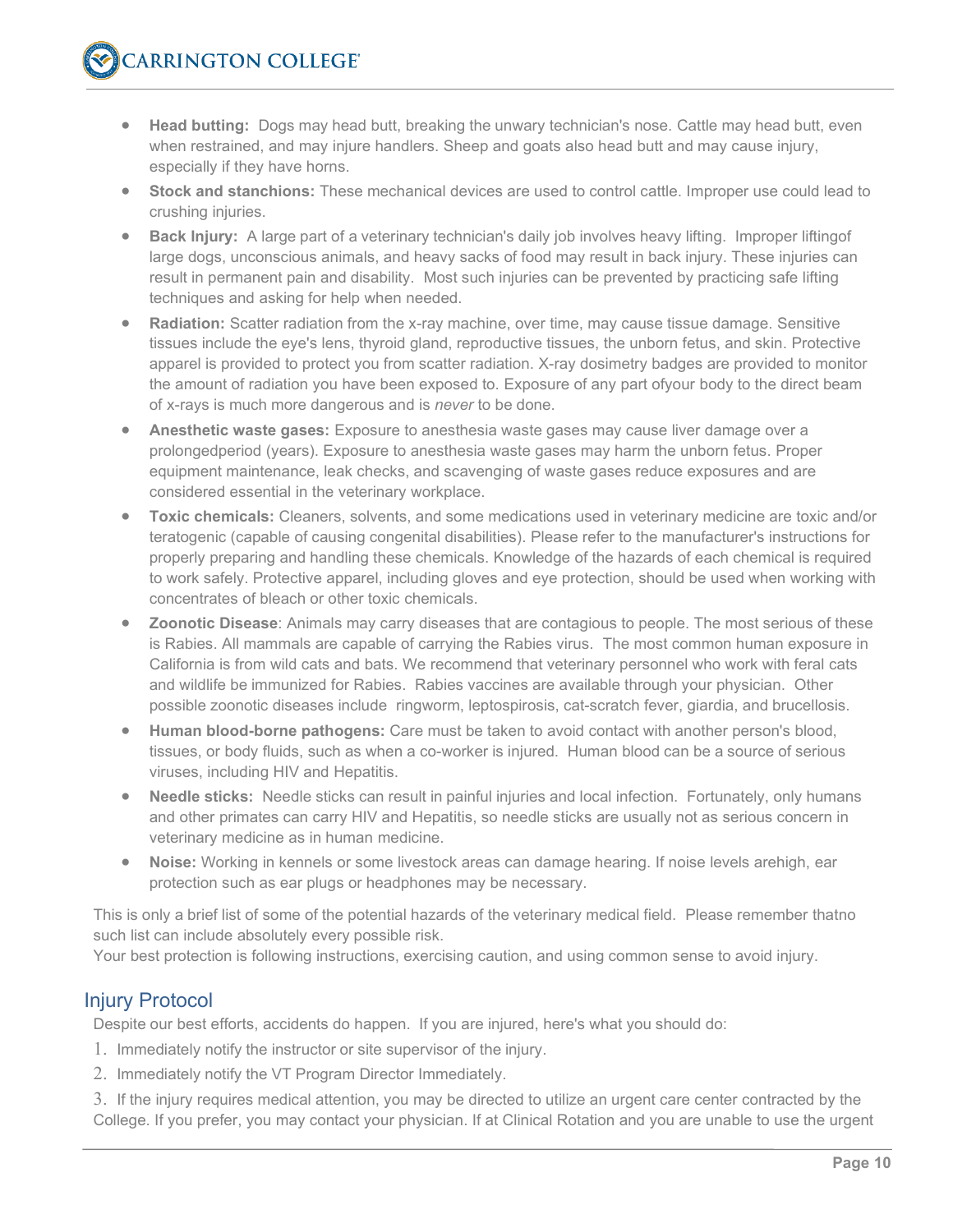

care or do not have a personal physician, seek treatment at a nearby medical facility.

4. Submit copies of the bill to the VT department. (The College will investigate the incident for possible reimbursement.)

5. Complete a Student Injury Report and submit it to the VT department.

## <span id="page-10-0"></span>**Rabies Advisement**

## *What is Rabies?*

Rabies is a deadly infectious virus.

#### *What are the signs and symptoms of Rabies?*

The rabies virus travels through the nervous system, eventually inflaming the brain. Early symptoms include irritability, headache, fever, and sometimes itching or pain at the bite site. The disease eventually progresses to paralysis, spasms of the throat muscles, convulsions, and delirium. *Without preventive treatment, rabies in humans is fatal.*

#### *How common is Rabies in people?*

Human Rabies is common in many parts of the world, especially in Asia and Africa. In the United States, rabies infection in people is infrequent, typically 0 to 3 cases per year. This is because most pets are vaccinated againstthe disease, and medical care is quickly available to treat people who may have been exposed to Rabies. About 30,000 people per year receive treatment for Rabies due to bites from potentially infected animals.

#### *How do people get Rabies?*

People usually get rabies from the bite of a rabid animal. It is also possible, but relatively rare that people may get rabies if infectious material from a rabid animal, such as saliva, gets directly into their eyes, nose, mouth, or a wound.

#### *What animals get Rabies?*

Any mammal can get Rabies. Rabies' most common wild reservoirs are raccoons, skunks, bats, foxes, and coyotes. Domestic mammals can also get rabies. Cats, cattle, and dogs are the most frequently reported rabid domestic animals in the United States.

#### *Can I get Rabies in any way other than an animal bite?*

Non-bite exposures to Rabies are infrequent. Scratches, abrasions, open wounds, or mucous membranes contaminated with saliva or other potentially infectious material (such as brain tissue) from a rabid animal constitute non-bite exposures. Occasionally reports of non-bite exposure are such that post-exposure prophylaxis is given.

Inhalation of aerosolized rabies virus is also a potential non-bite route of exposure, but other than laboratory workers, most people are unlikely to encounter an aerosol of rabies virus.

Other contacts, such as petting a rabid animal or contact with the blood, urine, or feces (e.g., guano) of a rabidanimal, do not constitute an exposure and are not an indication of prophylaxis.

#### *What medical attention do I need if I am exposed to Rabies?*

One of the most effective methods to decrease infection chances involves thoroughly washing the wound with soap and water. Specific medical attention for someone exposed to Rabies is called post-exposure prophylaxis or PEP. In the United States, post-exposure prophylaxis consists of a regimen of one dose of immune globulin and five doses of the rabies vaccine over a 28-day period. Your health care provider should give Rabies immune globulin and the first dose of rabies vaccine as soon as possible after exposure. Additional rabies vaccine doses should be given on days 3, 7, 14, and 28 after the first vaccination. Current vaccines are relatively painless and are given in your arm, like the flu or tetanus vaccine.

*Which people should get rabies vaccinations?*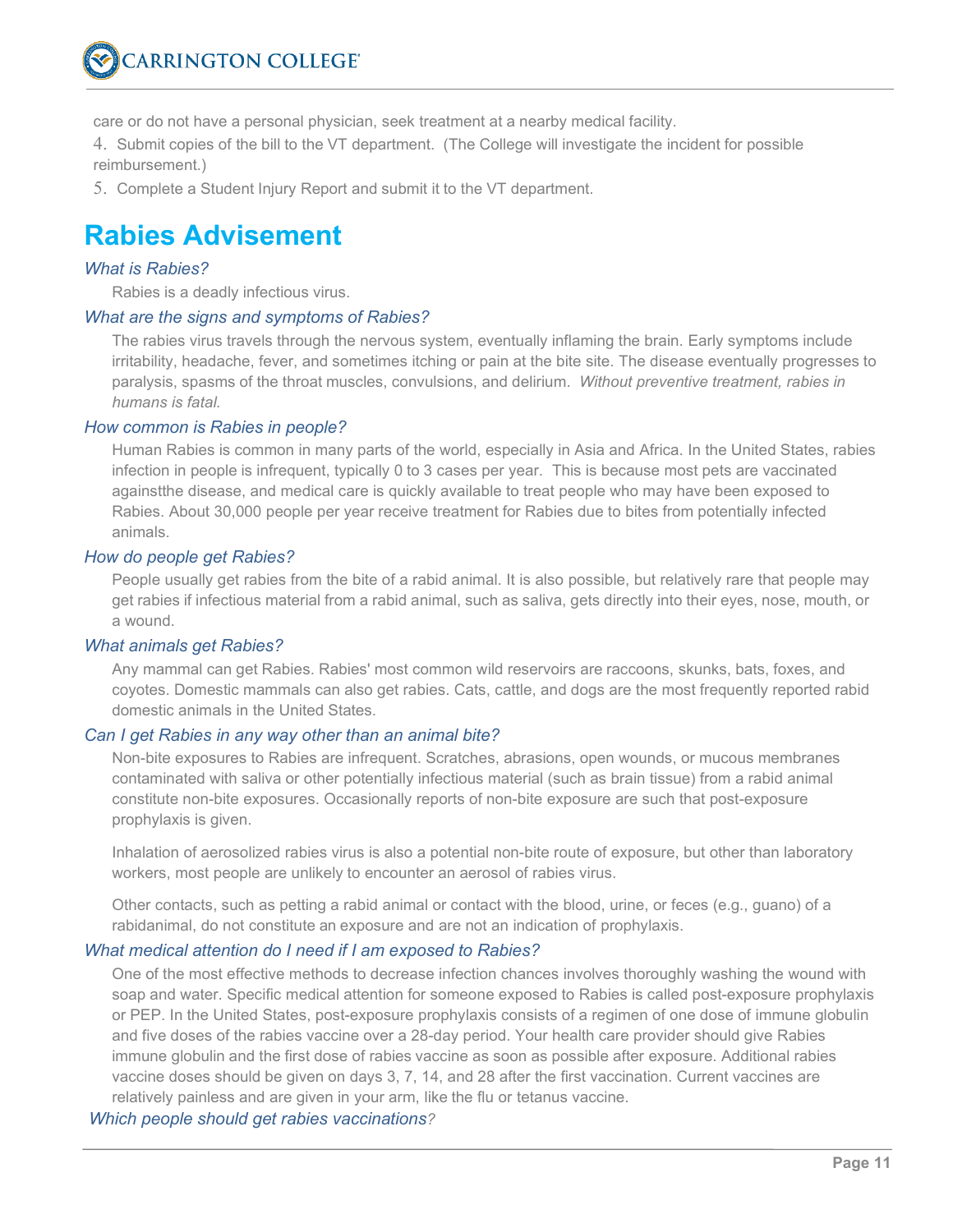Certain high-risk persons should be vaccinated against Rabies. Pre-exposure vaccination is suggested if your activities will bring you into contact with wild, feral, or domestic animals. People who should consider being vaccinated include Veterinarians and Veterinary Technicians (including students), persons who work with wildlife or agricultural animals, laboratory staff who work with the rabies virus, and long-term travelers to areaswhere Rabies is common.

## *If I get rabies vaccinations, am I fully protected if I am bitten?*

No. Pre-exposure prophylaxis is given for several reasons. First, although pre-exposure vaccination does not eliminate the need for additional therapy after a rabies exposure, it simplifies therapy by eliminating the need for human rabies immune globulin (HRIG) and decreasing the number of doses needed – a point of particular importance for persons at high risk of being exposed to Rabies in areas where immunizing products may not be readily available. Second, it may protect persons whose post-exposure therapy might be delayed. Finally, it may provide partial protection to persons with inapparent exposure to Rabies.

Students enrolled in the Carrington College Veterinary Assisting, and Veterinary Technology programs will be expected to handle and restrain dogs and cats as part of their training. In addition, students in the Veterinary Technology program will also gain exposure to horses and cattle as part of the curriculum.  Pre-exposure prophylaxis to the rabies virus is not required for students but is highly recommended. 

- 1) Faculty must verify the Rabies vaccination status of dogs and cats before student handling and restraint.
	- College must maintain rabies vaccination documentation for at least three years of all appropriate species within every medical record, including date acquired, date vaccinated, and holding dates for all animal resource locations. Includes a comprehensive list of all animal resources, including faculty and student-sourced animals.
- 2) Veterinary Technology: cats, dogs, horses, food, and fiber species not vaccinated before student handling and restraint must be in good health and absent neurological signs for a minimum of 45 days before student exposure. Non-vaccinated animals participating in Veterinary Technology laboratories will receive rabies vaccination during or following a laboratory experience if medically appropriate.
	- Documentation of holding period, including location and handling procedures during the hold.
- 3) Veterinary Assisting and Veterinary Technology: cats, dogs, horses, food, and fiber species must be Rabies vaccinated a minimum of 28 days before student handling at Carrington College. Suppose the pet has only received its first rabies vaccination or is late on booster vaccinations. In that case, the animal cannot be handled by Carrington College students until 28 days after the final vaccination in the series.
	- Documentation of holding period, including location and handling procedures during the hold.

In case of bites resulting in broken skin, students will receive first aid at the campus and additional treatment at a medical facility, if necessary, as indicated in the Student Accident Policy. The incident will also be reported immediately to Animal Services. The local health officer will recommend quarantine and/or euthanasia of the animal and post-exposure prophylaxis for the bite victim (s). This is communicated to pet owners at the time of drop-off via the Procedure Consent Form.

## <span id="page-11-0"></span>**Competencies and Functional Abilities**

The CVTEA requires all Veterinary Technician programs to document students' acquisition of theory and critical skills. Please refer to the catalog statement regarding the completion of these core competencies. Carrington College recognizes that the Veterinary Technology program is intellectually, mentally, and physically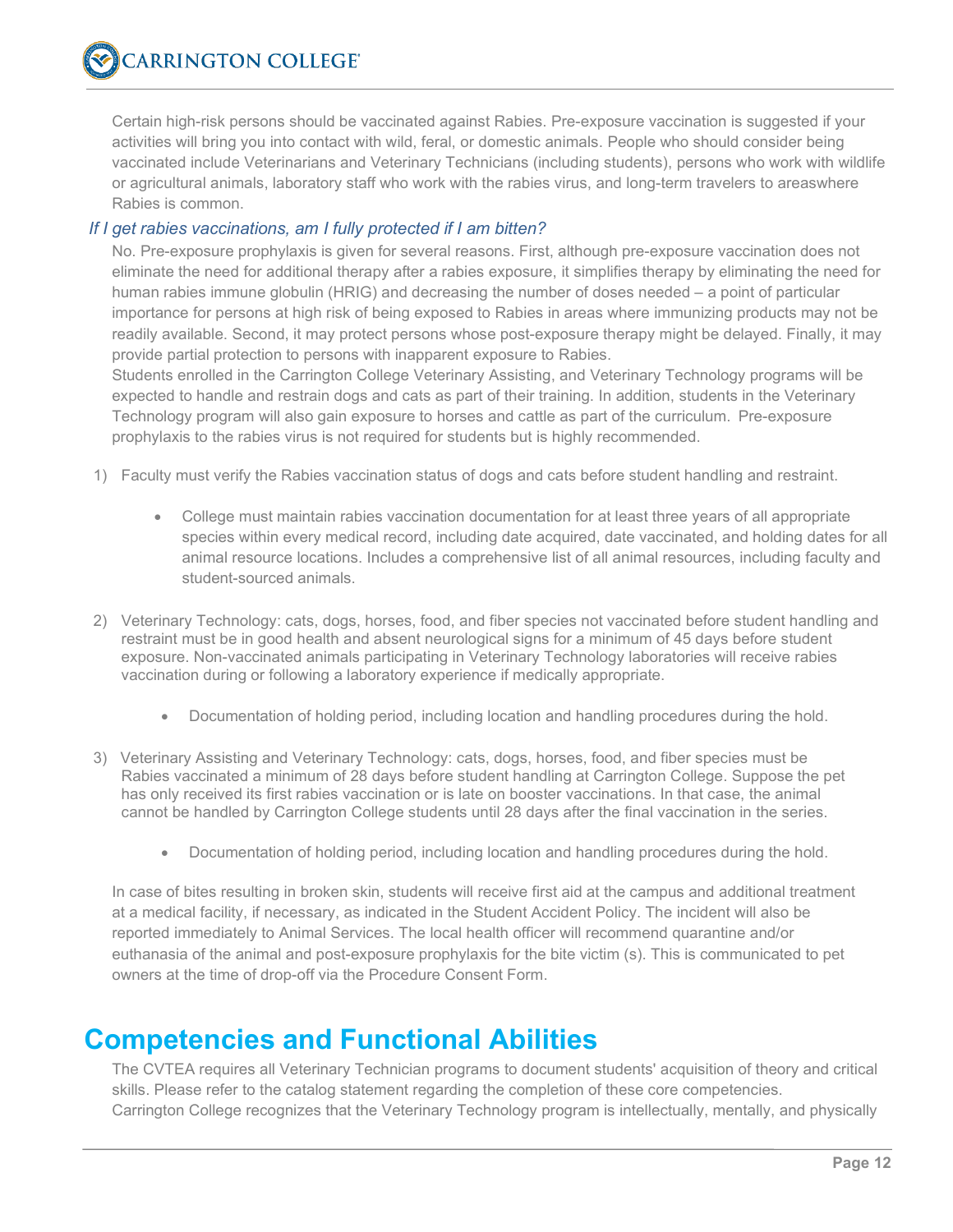challenging. Students may not progress to term five (externship) unless these competencies have been completed. Students who believe they require accommodations are encouraged to contact the Office of Student Disability Services at **ADA@carrington.edu**.

## <span id="page-12-1"></span><span id="page-12-0"></span>Students with Health Conditions, Including Pregnancy

Students are not required to disclose medical or other physical conditions such as pregnancy. Students who have a history of cancer, immune deficiency, or become pregnant during their program of study may be able to continue safely. However, there are risks of exposure to radiation, blood-borne pathogens, live animals, and chemical agents routinely found in Veterinary practice. Students are encouraged to review the Policy Regarding Students with Health Conditions, Including Pregnancy which can be found in the **Student** Handbook

## <span id="page-12-2"></span>Clinical Rotations or Externship Site

- The student and site supervisor should discuss the objectives of that rotation and the student's ability to meet those objectives.
- If the student cannot meet those objectives, they must meet with their Program Director to determine what options are available.
- A laboratory exercise's objectives cannot be waived for the student; however, reasonable effortswill be made to accommodate the student's safety needs.
- The instructor, working with the student, may determine and document in writing how the course's objectives may be safely completed in an alternative manner.
- If such accommodations cannot be made and objectives cannot be reasonably met, the student must meet with their Program Director to determine what options are available.

## <span id="page-12-3"></span>**Additional Policies**

## <span id="page-12-4"></span>**Transportation**

The Veterinary Technology Program utilizes clinical facilities scattered throughout the municipal area. It is the student's responsibility to arrive on time for all scheduled clinical assignments. Transportation to and from the clinical site is the responsibility of the student. While carpooling is encouraged, students should have an alternative arrangement for transportation to class and clinical in case of emergency.

## <span id="page-12-5"></span>Field Trips

Field trips are required in the veterinary technology program, and the student assumes the responsibility for transportation, meals, and other necessary expenditures. Field trips are not typically scheduled during regular class time. The College makes all efforts to schedule these field trips well in advance and notify students as soon as the arrangements are made.

## <span id="page-12-6"></span>Program Progression

Please see the **Academic Catalog** for the VT program progression requirements.

## <span id="page-12-7"></span>Negligence, Drug, and Alcohol Use

Please refer to the Carrington College **Student Handbook** for the following:

## <span id="page-12-8"></span>*Code of Conduct and Alcohol and Drug Policy.*

The State of California requires any person who handles or distributes Controlled Substances to hold one of the following: